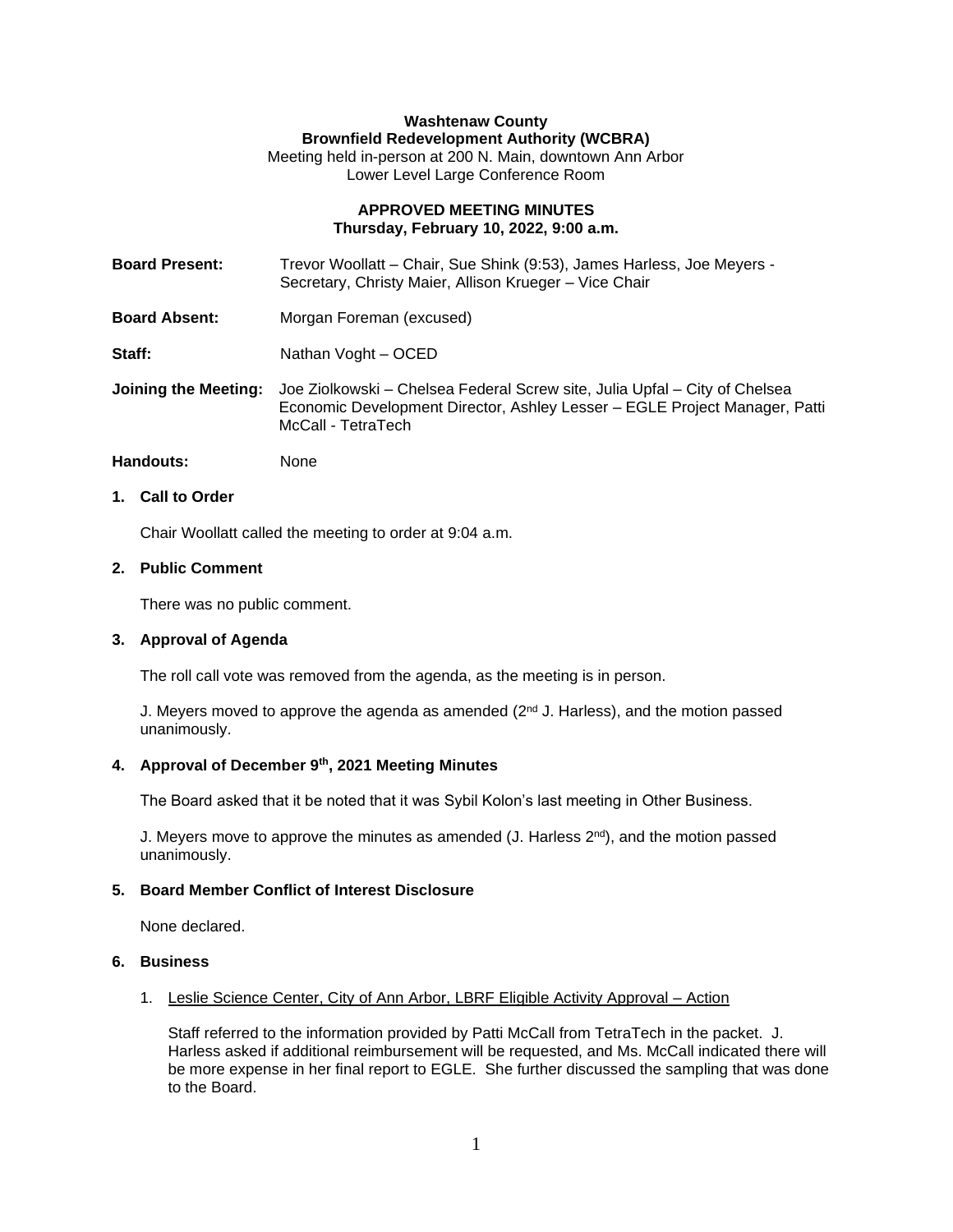J. Harless move to approve the \$36,092.48 in additional Eligible Activities for LBRF reimbursement (2<sup>nd</sup> J. Mevers), and the motion passed unanimously.

#### 2. Federal Screw Site, City of Chelsea, Project Update – Information Only

N. Voght introduced Joe Ziolkowski, the developer that has formed a non-profit for the purpose of building a new park on the former Federal Screw site, and then turning it over to the City of Chelsea. He gave a history of his other projects in the City, and his intention to do fundraising to build the park. He's been meeting with the City of Chelsea to secure their interest in taking the park as owner and operator. Mr. Ziolkowski believes he will have a Purchase Agreement with Rene Papo's (previous developer) son within several weeks.

The Board discussed the status of Federal Screw and their Liable Party status with Ashley Lesser, who was in attendance. Julia Upfal, with the City, discussed the process so far, and an upcoming Council work session where Mr. Ziolkowski will present his plan.

N. Voght asked if the Board would entertain an environmental assessment grant application at this time, even if there is no development agreement between Mr. Ziolkowski and the City, and the Board indicated they would. The information from the investigation will be useful to anyone looking to redevelop the site.

J. Harless asked if they've looked into EGLE grants, and suggested they contact Carrie Geyer with EGLE. They offer 50/50 grant/loans. He further asked whether they've looked into setting up a Conversancy, and Mr. Ziolkowski responded that he had.

J. Meyers asked if they would come back with an environmental assessment grant application, and concurrently seek a DCC grant. N. Voght stated that they would not be able to use their current consultant if they were to seek DCC funding. The Board discussed this with Mr. Ziolkowlski.

The Board discussed other examples of situations where developers take on a contaminated site, develop a park, and then a municipality takes ownership. There aren't many, but Central City Park in Westland is one where a recreational use was considered for a contaminated site.

#### 3. January 2022 Financial Report – Action

J. Harless moved to approve the noted LBRF transaction, and pay the State of Michigan 3 mil SET invoice from November 2021, for 2020 SET TIF Capture ( $2<sup>nd</sup>$  J. Meyers), and the motion passed unanimously.

### **7. Other Business**

N. Voght gave an update on Sartorius on Research Park Drive, and the Detroit Street/N. Fifth Ave site in Ann Arbor. Sue Shink arrived at the meeting at 9:53 a.m.

#### **8. Public Comment:**

The Board asked if anyone attending had additional public comment, and no one responded.

### **9. Adjournment:**

S. Shink moved to adjourn the meeting at 10:05 a.m. (2<sup>nd</sup> J. Harless), and the motion passed.